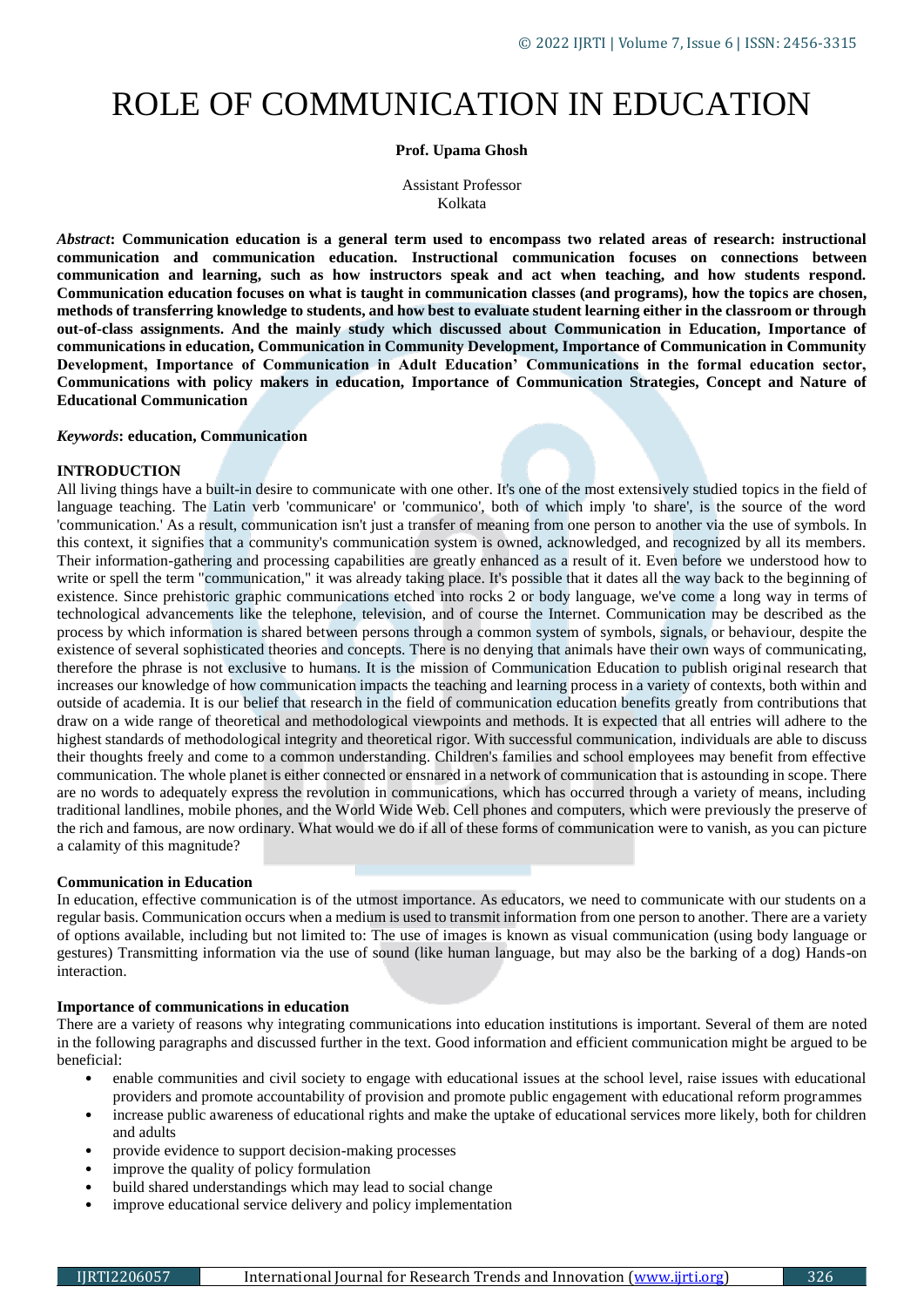- involve the voices of the marginalized groups, to make educational provision relevant to their needs
- empower people to make decisions and develop ownership of educational processes
- improve the quality of learning and educational outcomes

Education levels may have an impact on the importance of communications. For example, in settings when literacy levels are low, certain communication methods may be perceived as discriminatory. As a result, some groups of people are more likely to be left out of the decision-making process because of the use of specific types of media. Literates who have access to a wide variety of information sources are less prone to encounter these communicative exclusions. Other types of communication media are seen as more inclusive, particularly if efforts have been taken to ensure that broadcast content is structured to connect successfully with a variety of target groups.

Good communication practices may be found in a variety of books and articles on the subject. Communication between academics and policymakers; civil society advocacy; public policy involvement; and communications for development initiatives are all examples of this kind of communication interaction. Education sector communications have not received the same level of attention as other sectors, and this is a problem. The general literature, on the other hand, does provide a variety of insights that will be used in this paper's analysis. It is necessary to create spaces for communication so that a wide range of voices can be heard and services can be tailored to meet the needs of all users; it is also necessary to integrate communications into institutional structures and systems as well as project and programme designs; it is also necessary to disseminate research in a way that is appropriate for the needs of the target audience; and it is also necessary to communicate in a way that increases user involvement in issues.

# **Communication in Community Development**

Development communication focuses on two areas: the transmission of information and the motivational training of field workers and rural communities. Development can only be fully achieved if information and technology are efficiently shared, and rural people participating in the process are driven to succeed. Helping a community realize its full potential is the goal of community development. Sustainable development relies heavily on effective communication. People in communities can only be mobilized to help with community development if they can effectively communicate with one other.

# **Importance of Communication in Community Development**

Every community member's engagement in community/rural development is enhanced through effective communication. The goal of community development communication is to shift the emphasis from only educating and persuading people to really influencing their behavior and attitudes in order to find solutions to a shared issue. Furthermore, it encourages individuals to take an active role in shaping their own futures. Participatory development may be facilitated via effective communication. Use of diverse communication tactics is a key aspect of promoting community involvement in development projects. It's the communication mechanism that brings together all of the people involved in community development. Community growth relies on communication's ability to spread good ideas while discarding bad ones, since it facilitates the exchange of ideas and perspectives. Therefore, communication is critical in the process of community development, since it deals with the study of how people interact with one another in groups and societies; how they influence one another; how they are informed; how they are educated; how they are loved; and how they are amused.

## **Importance of Communication in Adult Education**

In the course of teaching, it is important to ensure that all parties involved have an open line of communication. The student must pay attention to their instructor throughout the lecture, and it is advised that the teacher speak in a clear and intelligible way. You must have the mental and emotional strength to confront your audience and deliver your message in a clear, succinct manner. When we convey the message in a clear and intelligible manner, the process of communication is a success. Communicating well requires the ability to transmit and accept the other person's input in each and every scenario. Teaching professionals believe that excellent communication is a critical component of their success.

Listening and speaking, as well as reading and writing, are necessary components of effective communication abilities. Every one of these skills is essential for a competent teacher. Students learn better when their teachers are able to communicate effectively. In order for pupils to succeed academically and professionally, teachers must have excellent communication skills. Lessons are delivered more orally by the teacher than ever before. Students may not be able to study and progress in their academics if their teacher has poor communication skills. In order for students to know what is good and wrong, they must be aware of how their professors communicate in the classroom and what they say.

When it comes to the delivery of information in the classroom, classroom management, and interactions with students, teachers who have strong communication skills have an advantage. The teacher needs to deal with kids with a wide range of thinking styles. Teacher's communication skills must be adapted to the students' abilities and capabilities to ensure that they are motivated to learn.

#### **Communications in the formal education sector**

Generally speaking, educational systems operate on three interconnected levels: On the macro level, policy is developed and negotiated at the national level, while on the meso level, which oversees the implementation of national policy into practice, this is often found in the provincial/local departments of education, and on the micro level, where policy is put into practice in schools and communities and where educational stakeholders want to see changes in practices. Depending on the information being sent, effective school communications must consequently include a wide variety of stakeholders and take place at many levels. There are several ways in which civil society organisations connect with educational institutions, from the grassroots level to the federal level. The national level is where most education systems make policy, and here is where they take their lead. Interactions with funders and international education organisations are mostly conducted at this level, and most research and development efforts are geared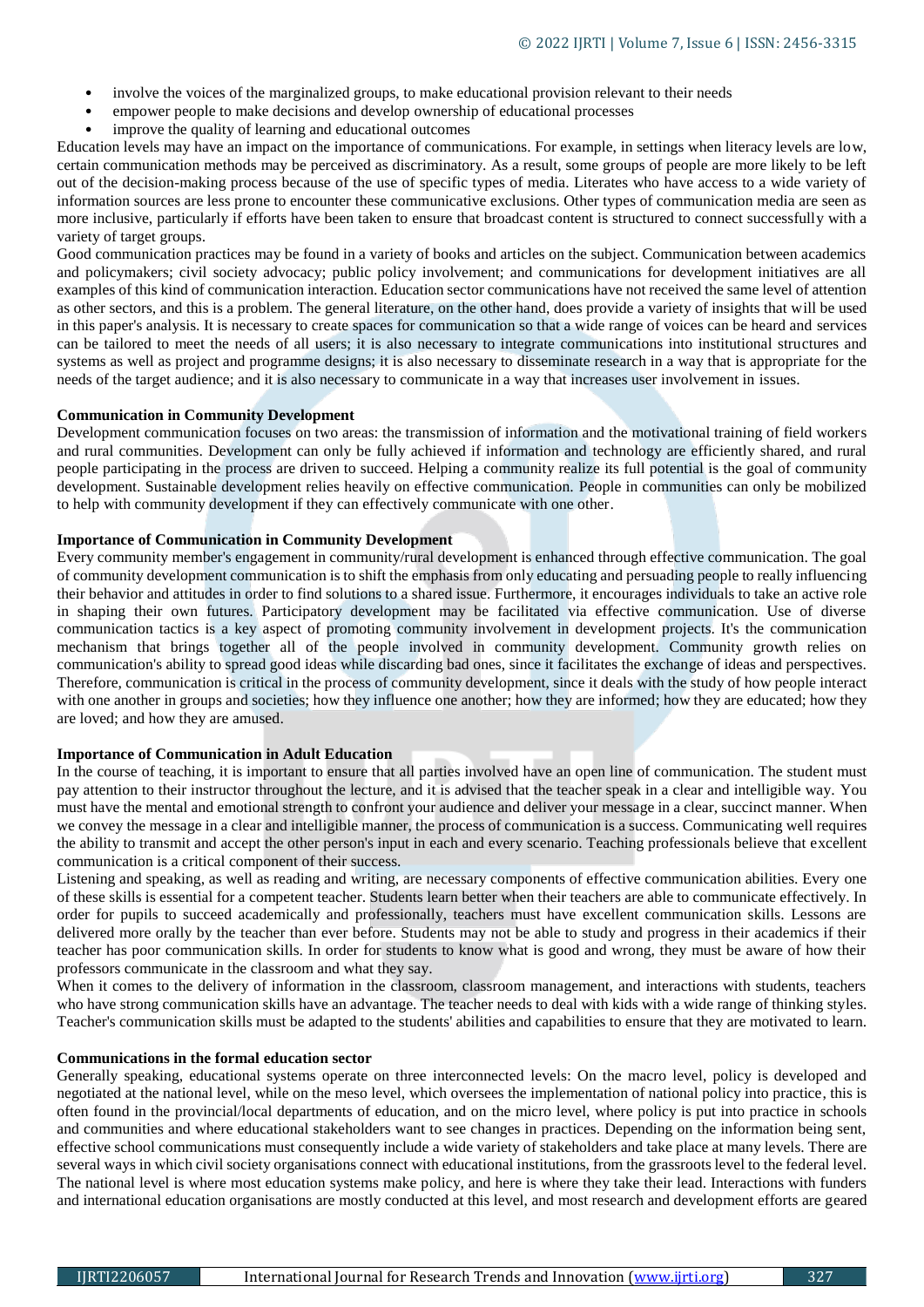at this audience. There are many levels of communication going on here, and they're all in different directions. There is a lot of discussion about how and why specific policies are followed; how various stakeholders are engaged in the process; and the role of research and development advocacy in these processes.

Provincial/local educational authorities also exist in most nations, whose duties and communication roles differ depending on the national environment. Decentralization of various government functions to the provinces has been increasing over the last several years. An enhanced delivery of social services and the democratization of decision-making for greater system efficiency may be achieved by decentralizing government. There have been questions raised about how much control is really handed to provincial authorities and how much education planning is really centralized, based on how it has really functioned in reality. Many different communication jobs and tasks may be found at the provincial level. When it comes to implementing and monitoring national policies, provincial educational authorities often serve as a conduit between the federal government and schools. As a result, there is a belief that local educational authorities (rather than national) can better serve the needs of communities and schools.

Even while most communication between school and government has traditionally been top-down (e.g. policy initiatives conveyed to and executed at school levels), bottom-up communication is becoming more prevalent. There must be a growth of communication ability, as well as places and opportunities for communication, since responsibilities in education administration seem to migrate to school/community level. The democratization of educational systems aims to increase local community ownership of education, but it also removes part of the responsibility for policy execution from national and provincial governments. The importance of communication between schools and the communities they serve cannot be overstated. Teachers, students, and learning resources all play an important role in providing students with a wide variety of skills, knowledge, and competencies, all of which are based on some kind of interaction. Community school relationships and the possible advantages they may provide have also come under more scrutiny in recent years.

## **Communications with policy makers in education**

Communication with policymakers is multi-faceted, multi-directional, and takes place at various points in time between various stakeholders. Because of the way education systems are structured, this topic is of great importance. There are varied degrees of influence held by provincial education departments in most educational systems. When it comes to the education system, the government has a significant impact. For example, the government sets curriculum; sets evaluation processes; and sets funding. As a result, policymakers have considerable influence and serve as essential conduits for both demand and supply-driven messaging. It's crucial to communicate with policymakers in the knowledge arena. The complexity of communications is described in three ways: supply-side, demand-side, and policy currents, and some of the shortcomings in transmitting knowledge and information are outlined. There is a need for relevant, high-quality information from policymakers, yet sometimes it is not available or is conveyed in an ineffective manner. Individual and institutional constraints may hinder policymakers' ability to incorporate these findings into their decision-making processes. Policymakers may be under pressure to meet deadlines, which may lead to ignorance of the sorts of information that are readily accessible or even anti-intellectualism. Information may also be used selectively to confirm policy preferences, biases, and political decisions that have already made. Researchers, consultants, and advocacy organisations often provide information on the supply side in an effort to reach out to policymakers and influence their decisions. As a researcher, you should focus on building connections with your target audience members, gaining an awareness of the policy environment, and delivering useful information that is both current and accessible to your audience members. Consultation mechanisms, public involvement, worldwide campaigns, and research policy links from the viewpoint of the education sector are all examined in this paper.

#### **Importance of Communication Strategies**

To ensure a company's seamless operation, teaching employees how to communicate effectively has become more important. Filling up vocabulary gaps in a first or second language is possible with the use of communication tactics. These approaches are aimed at making it easier for language learners to express themselves more fluently and clearly in their native tongue. Learners should be encouraged to identify their own learning style, and teachers play a key role in helping them discover how to study a second or foreign language. In order to keep up with the rapid pace of social progress, effective communication methods must also be developed. As a result, the creation and maintenance of an effective communication system is of paramount significance in contemporary professional organisations. It facilitates the collection and organisation of data that is essential for making decisions. As a result, the following factors demonstrate the significance of an effective communication strategy:

- a. Making communication efficient
- b. Making communication understandable
- c. Compensating the gap of communication while taking part in it
- d. Bridging the relationship between the teacher and students in course of communication
- e. Making teaching and learning lively and effective
- f. Making students active and enabling them in taking part in communication

#### **Concept and Nature of Educational Communication**

All forms of educational communication are included in educational communication. Both education and training are aimed at helping pupils acquire new information and enhance their existing abilities. As part of education and training, there is a wide variety of ways to communicate. In education and training, communication is always a planned action. When it comes to teaching, what is the medium? Briefly, let's have a look at it.

 Firstly, Purposeful communication is used in educational settings. The communication that takes place in education and training has a specific goal. In education, for example, a teacher giving a lecture on "data analysis" could want to inculcate